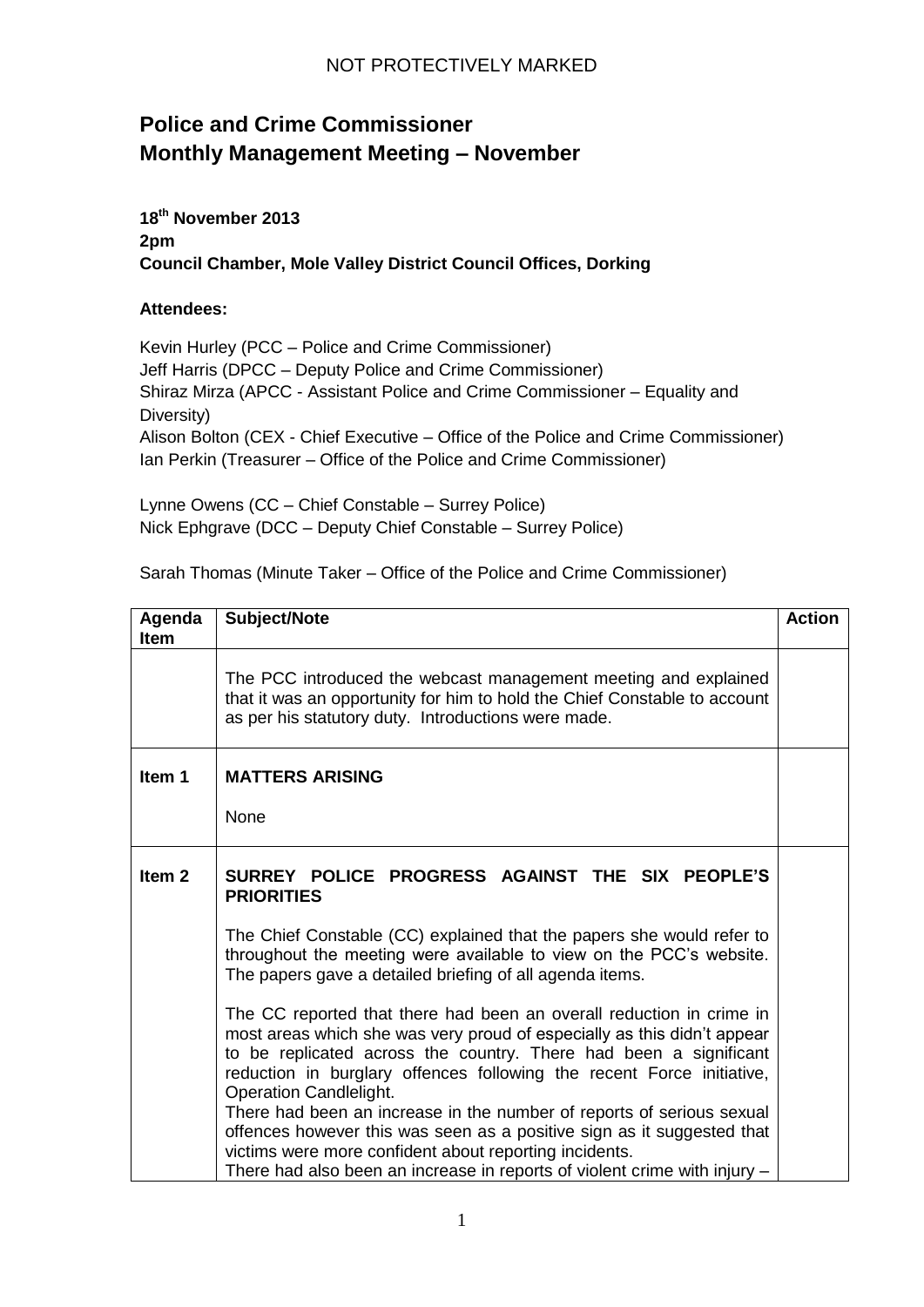|            | indications suggested that this was due to the increase in reports of<br>domestic abuse and also a change in the Home Office Counting Rules<br>relating to the classification of such incidents.<br>The PCC was very pleased about the reduction in burglary and<br>welcomed the increased reporting of sexual offences $-$ it was a sign of<br>improved confidence in the police. The CC emphasised that she was<br>not complacent about burglary.<br>The CC reported that the detection rate was still an area that the Force<br>needed to improve on - the Crime and Performance Board was<br>addressing the issues.<br>The DCC explained that there had been a slight increase in the burglary<br>detection rate – due to an increase in primary detection (those caught at<br>the time of the offence or following fingerprint retrieval) and also TICs<br>(offences Taken Into Consideration). This was an encouraging sign but<br>there was still work to do. |
|------------|----------------------------------------------------------------------------------------------------------------------------------------------------------------------------------------------------------------------------------------------------------------------------------------------------------------------------------------------------------------------------------------------------------------------------------------------------------------------------------------------------------------------------------------------------------------------------------------------------------------------------------------------------------------------------------------------------------------------------------------------------------------------------------------------------------------------------------------------------------------------------------------------------------------------------------------------------------------------|
| <b>DCC</b> | The PCC asked what was being done to address the issue of drugs in<br>schools. The CC explained that the DCC sat on the Children and Young<br>People Partnership Board as outlined at the last meeting it appeared<br>there was an intelligence gap between what the Commissioner was<br>being told and what was reported to Surrey Police. As such, he had<br>made a request for the other agencies represented to provide<br>information about this issue - he would be able to report back at a<br>further meeting.                                                                                                                                                                                                                                                                                                                                                                                                                                               |
|            | The PCC asked what systems were in place to ensure that crimes were<br>being recorded properly. The DCC explained that the Force Crime<br>Registrar checked compliance for various crime types and reported to<br>him on a monthly basis. The reports gave the DCC confidence that the<br>system was robust and he scrutinised them with the other senior<br>leaders.                                                                                                                                                                                                                                                                                                                                                                                                                                                                                                                                                                                                |
|            | The CC encouraged members of the public to read the report as there<br>were also many examples of good work.                                                                                                                                                                                                                                                                                                                                                                                                                                                                                                                                                                                                                                                                                                                                                                                                                                                         |
|            | The CC reported on the Force's progress on the seizure of assets (the<br>written report gave specific details). The PCC asked whether there had<br>been any changes in the approach of dealing with seizures. The CC<br>said that frontline officers and staff had received more training and the<br>Force would also be working more with partners as part of the<br>Enforcement Pilot. A portion of the Community Safety Fund had been<br>ring fenced for the Enforcement Pilot and part of this would be used for<br>training.                                                                                                                                                                                                                                                                                                                                                                                                                                    |
|            | The CC commended Chris Chapman, Chief Officer of the Special<br>Constabulary for his role in leading the Special Constabulary following<br>its review earlier this year. There were now 191 fully operational<br>Specials in Surrey with three intakes planned for each year going<br>forward. The PCC welcomed this good news. He asked what the<br>current attrition rate was. The CC explained that this was being<br>addressed as there was a risk of losing Specials to the Metropolitan<br>Police as they were currently recruiting and offered free travel which<br>Surrey wasn't able to offer. The PCC said that he had been in recent<br>discussions with British Transport Police with an aim to get free travel<br>on South West Trains for Surrey Specials as well as Surrey regular                                                                                                                                                                    |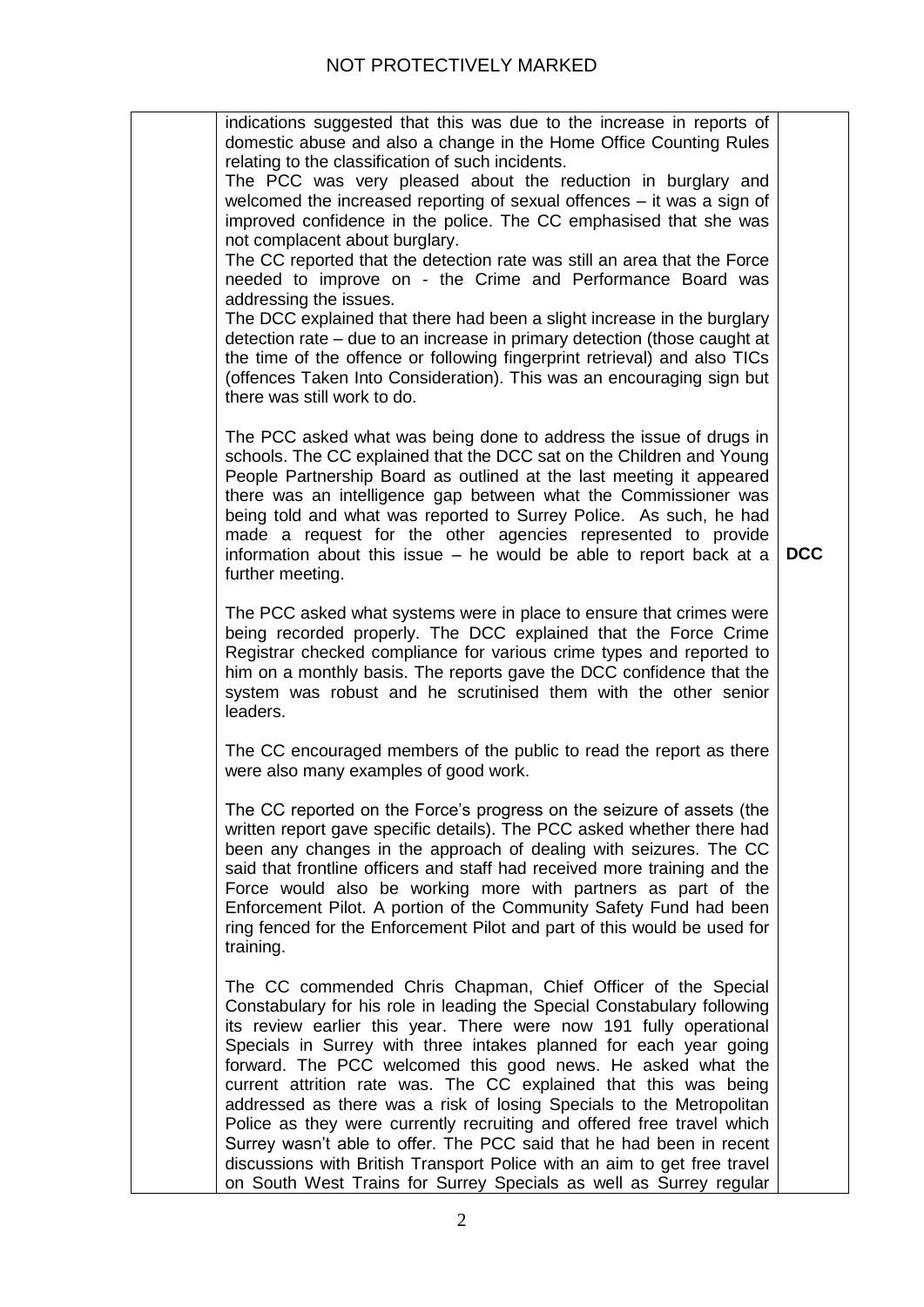| officers.                                                                                                                                                                                                                                                                                                                                                                                                                                                                                                                                                                                                                                                                                                                                                                                                                                                                                                                                                                                  |            |
|--------------------------------------------------------------------------------------------------------------------------------------------------------------------------------------------------------------------------------------------------------------------------------------------------------------------------------------------------------------------------------------------------------------------------------------------------------------------------------------------------------------------------------------------------------------------------------------------------------------------------------------------------------------------------------------------------------------------------------------------------------------------------------------------------------------------------------------------------------------------------------------------------------------------------------------------------------------------------------------------|------------|
| The CC reported on call handling and response times. The Force was<br>in a strong performance position in relation to these areas. Equally<br>victim satisfaction performance remained strong including in relation to<br>people from Black Minority Ethnic Communities. Being a small force,<br>the number of BME victims was low and individual cases could<br>therefore be assessed and any issues addressed.                                                                                                                                                                                                                                                                                                                                                                                                                                                                                                                                                                           |            |
| The CC raised concerns about the criminal justice arena and the way<br>that victims and witnesses were treated, a view that the PCC shared.<br>She expressed her appreciation to Assistant PCC Jane Anderson for<br>her support and feedback on looking at the processes that were<br>currently in place. The DCC said that he took a personal interest in this<br>area and was looking into the performance around effective, cracked<br>and ineffective trials. The PCC suggested that the CPS' performance<br>indicators were driving perverse processes. He had offered his office to<br>be a pilot site for a 'Super PCC' which would drive cohesive working<br>with the CPS and Courts Service.<br>The Deputy PCC asked whether this piece of work would include hours<br>spent by officers at cracked/ineffective trials. The DCC said he should<br>be able to include that.                                                                                                        | <b>DCC</b> |
| The CC reported that the Force had been trialling different ways of<br>delivering the Local Policing Boards. The Boards that had been done<br>via social media e.g. Facebook were proving to be more popular than<br>attending an actual meeting. She would bring a full report to the PCC in<br>due course. The PCC was aware that Inspector Craig Knight (Epsom<br>and Ewell) regularly used Facebook for his meetings and got over 1000<br>participants. He said it was important that the Inspectors captured the<br>important issues and made him aware so that he could provide<br>feedback to his colleagues in the Borough and District Councils.<br>The DCC said that he had looked at the Surrey Police website and had<br>had difficulty finding the dates for the Boards. Advertising needed to<br>improve and he had asked that dates be included on the front of each<br>borough main page. The headlines from each Board would be collated<br>and sent to the PCC's office. | <b>DCC</b> |
| The recent staff survey had raised issues around pay and conditions,<br>compulsory severance and staff redundancies - the Chief Officer Group<br>was keen to address the areas where results were showing a decline.<br>The PCC said that he favoured redeployment over redundancy $-$ he<br>didn't want to lose people. He wanted to be confident that everything<br>was being done to support those who were committed to the<br>organisation.<br>The CC spoke about officer turnover rates and planned and unplanned                                                                                                                                                                                                                                                                                                                                                                                                                                                                    |            |
| wastage. Unplanned wastage had increased and it was suggested that<br>this could partly be due to officers transferring to the Metropolitan<br>Police. Surrey was an expensive place to live and the Metropolitan<br>Police offered additional financial rewards to their officers that Surrey<br>could not. This was an area of great concern to the PCC. He said that<br>he had breached national recommendations in order to pay a starting<br>salary to officers of £2000 more than the national rate but pay and<br>conditions had been cut recently so it was no surprise that the Force<br>was facing challenges around retaining officers.                                                                                                                                                                                                                                                                                                                                         |            |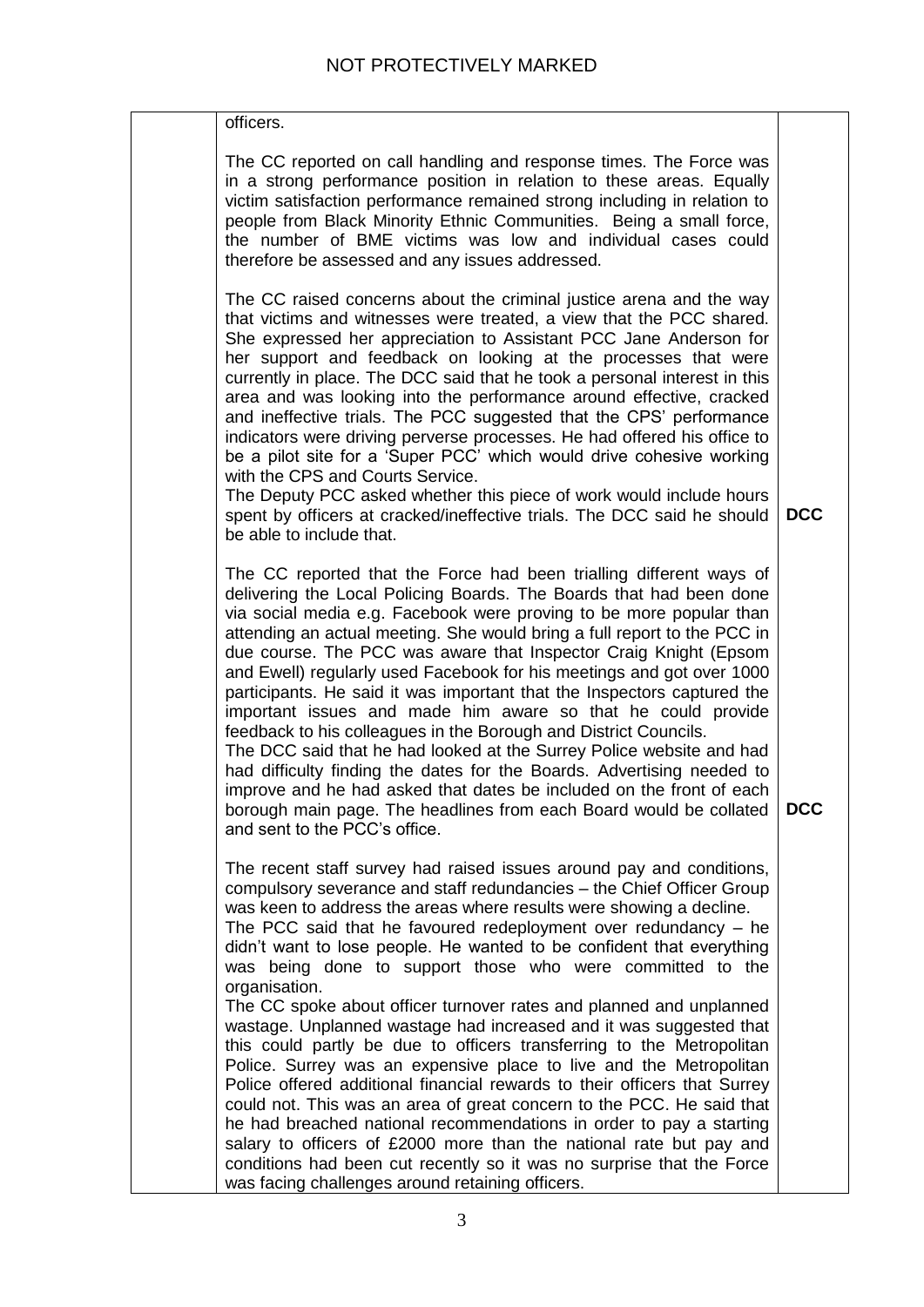|                   | The final part of the report related to standards. A list was enclosed<br>which gave details about officers and staff who had been subject to<br>misconduct hearings.<br>The CC also reported on a recent death in custody which was currently<br>being investigated by the IPCC (Independent Police Complaints<br>Commission). She couldn't comment any further at this stage. The PCC<br>hoped that the IPCC would report on their findings ASAP.<br>The IPCC was currently investigating two collisions involving police<br>vehicles. The DPCC asked how long they had been with the IPCC for.<br>The CC estimated that one was submitted a year ago and the other<br>nine months ago. The PCC said it was completely unacceptable for the<br>IPCC to be taking so long and he would be raising this matter with<br>them. | <b>PCC</b> |
|-------------------|------------------------------------------------------------------------------------------------------------------------------------------------------------------------------------------------------------------------------------------------------------------------------------------------------------------------------------------------------------------------------------------------------------------------------------------------------------------------------------------------------------------------------------------------------------------------------------------------------------------------------------------------------------------------------------------------------------------------------------------------------------------------------------------------------------------------------|------------|
|                   | The PCC was pleased with the move back to the geographic model and<br>that Chief Superintendents and Superintendents were back out on<br>division. The CC reported that the moves had been very well received.                                                                                                                                                                                                                                                                                                                                                                                                                                                                                                                                                                                                               |            |
|                   | APCC Mirza asked for more information to be included in future reports<br>about officers injured on duty. The PCC agreed that it was useful<br>information especially to remind the public of what officers endure -<br>their commitment is often forgotten. He was also keen that officers had<br>the necessary defence equipment e.g. tasers.<br>OPCC confirmed he already received this data and would share it with<br>others in the office.                                                                                                                                                                                                                                                                                                                                                                             | cc         |
| Item <sub>3</sub> | <b>PARTNERSHIP WORKING</b>                                                                                                                                                                                                                                                                                                                                                                                                                                                                                                                                                                                                                                                                                                                                                                                                   |            |
|                   |                                                                                                                                                                                                                                                                                                                                                                                                                                                                                                                                                                                                                                                                                                                                                                                                                              |            |
|                   | The CC explained that a detailed report had been given at the previous<br>Management Meeting so this report was just an update.<br>As discussed at the previous meeting the PCC noted the inadequacy of<br>mental health provision in the county. The under-investment in secure<br>accommodation for those with mental health problems resulted in a<br>significant amount of police time being taken up with looking after<br>patients. This was unsuitable for officers and was also distressing for<br>mental health patients.                                                                                                                                                                                                                                                                                           |            |
|                   | The CC reported on the progress of the joint enforcement pilot $-$ the<br>Force was working with the PCC's office to decide next steps. The PCC<br>explained that there was scope for the CC to designate powers to the<br>council and vice versa. He saw this as crucial to the success of the<br>enforcement pilot. The CC noted this point, but emphasised that she<br>didn't want police officers to become solely responsible for all<br>enforcement that currently sat with local authorities.                                                                                                                                                                                                                                                                                                                         |            |
|                   | Police/Fire and Ambulance Chiefs had recently met to talk about the<br>emergency services collaboration in Surrey. Their shared vision now<br>had to be signed off by politicians before they could start planning the<br>future. The PCC said that this tied in well with on-going collaboration<br>work with Sussex.                                                                                                                                                                                                                                                                                                                                                                                                                                                                                                       |            |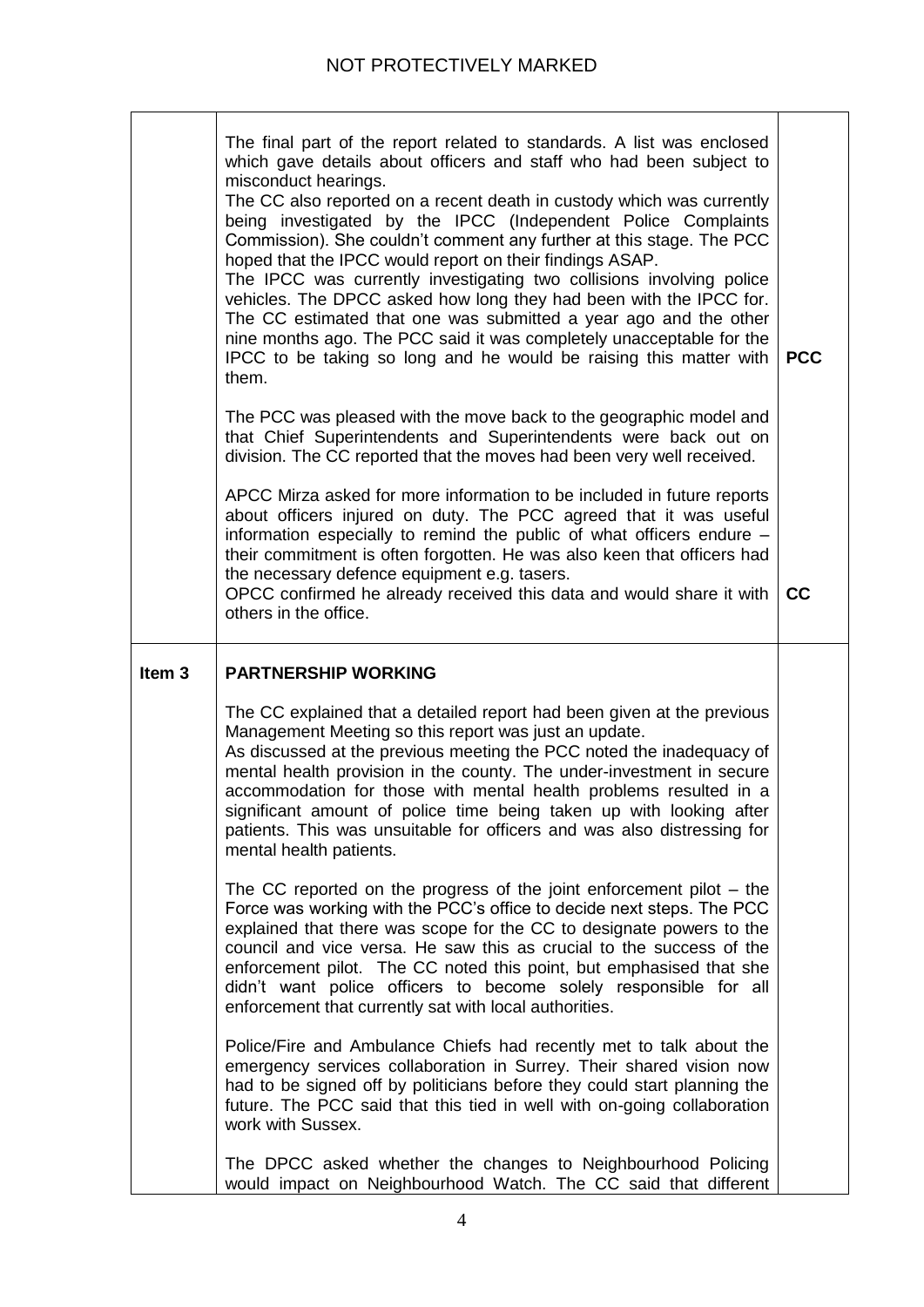|                   | areas currently had different levels of support but changes may be<br>made to bring them all in line. The local teams would provide a good<br>level of service but she wasn't in a position to commit her staff to writing<br>Neighbourhood Watch newsletters.<br>The PCC would like to discuss the merits of getting Speedwatch<br>volunteers to issue FPNs (Fixed Penalty Notices) to motorists driving<br>with excess speed. The CC explained that the College of Policing was<br>looking at proposals to make better use of volunteers and may be able<br>to consider this.                                                                                                                                                                                      |  |
|-------------------|----------------------------------------------------------------------------------------------------------------------------------------------------------------------------------------------------------------------------------------------------------------------------------------------------------------------------------------------------------------------------------------------------------------------------------------------------------------------------------------------------------------------------------------------------------------------------------------------------------------------------------------------------------------------------------------------------------------------------------------------------------------------|--|
| Item 4            | <b>MEETING THE STRATEGIC POLICING REQUIREMENT (SPR)</b>                                                                                                                                                                                                                                                                                                                                                                                                                                                                                                                                                                                                                                                                                                              |  |
|                   | The CC explained that a detailed briefing had been given at the last<br>Management Meeting and this report was just an update. She explained<br>that collaboration between Surrey and Sussex meant that lead<br>responsibilities were split between both forces with Sussex having lead<br>responsibility for public order and civil emergencies and Surrey having<br>lead responsibility for organised crime and cyber-crime and terrorism<br>was covered regionally. She went on to report on force capacity and<br>arrangements under each area.<br>The PCC found the update very helpful especially for those watching<br>who weren't previously aware that police forces had national<br>responsibilities as well as local. The report helped him discharge his |  |
|                   | responsibility to ensure the Force had due regard to the SPR.                                                                                                                                                                                                                                                                                                                                                                                                                                                                                                                                                                                                                                                                                                        |  |
| Item <sub>5</sub> | <b>TREASURY MANAGEMENT</b>                                                                                                                                                                                                                                                                                                                                                                                                                                                                                                                                                                                                                                                                                                                                           |  |
|                   | It was a statutory requirement that the PCC showed that he was<br>compliant with the CIPFA Code of Practice in relation to treasury<br>management.<br>The Treasurer gave a brief overview of the content of the paper which<br>included a mid-year report, performance regarding the prudential code<br>indicators and an update on the Icelandic Banks.                                                                                                                                                                                                                                                                                                                                                                                                             |  |
| Item 6            | SURREY POLICE MANAGEMENT OF CUSTODY CLOSURES                                                                                                                                                                                                                                                                                                                                                                                                                                                                                                                                                                                                                                                                                                                         |  |
|                   | The CC explained that the report had been prepared following a<br>concern raised by the Deputy PCC about the closure of custody suites.<br>The report didn't provide all of the answers that the CC had been<br>expecting and she would be discussing the matter further with her Chief<br>Officer colleagues at a meeting tomorrow (19 <sup>th</sup> November). She wanted<br>to know specifically why staff hadn't been available at the weekend in                                                                                                                                                                                                                                                                                                                |  |